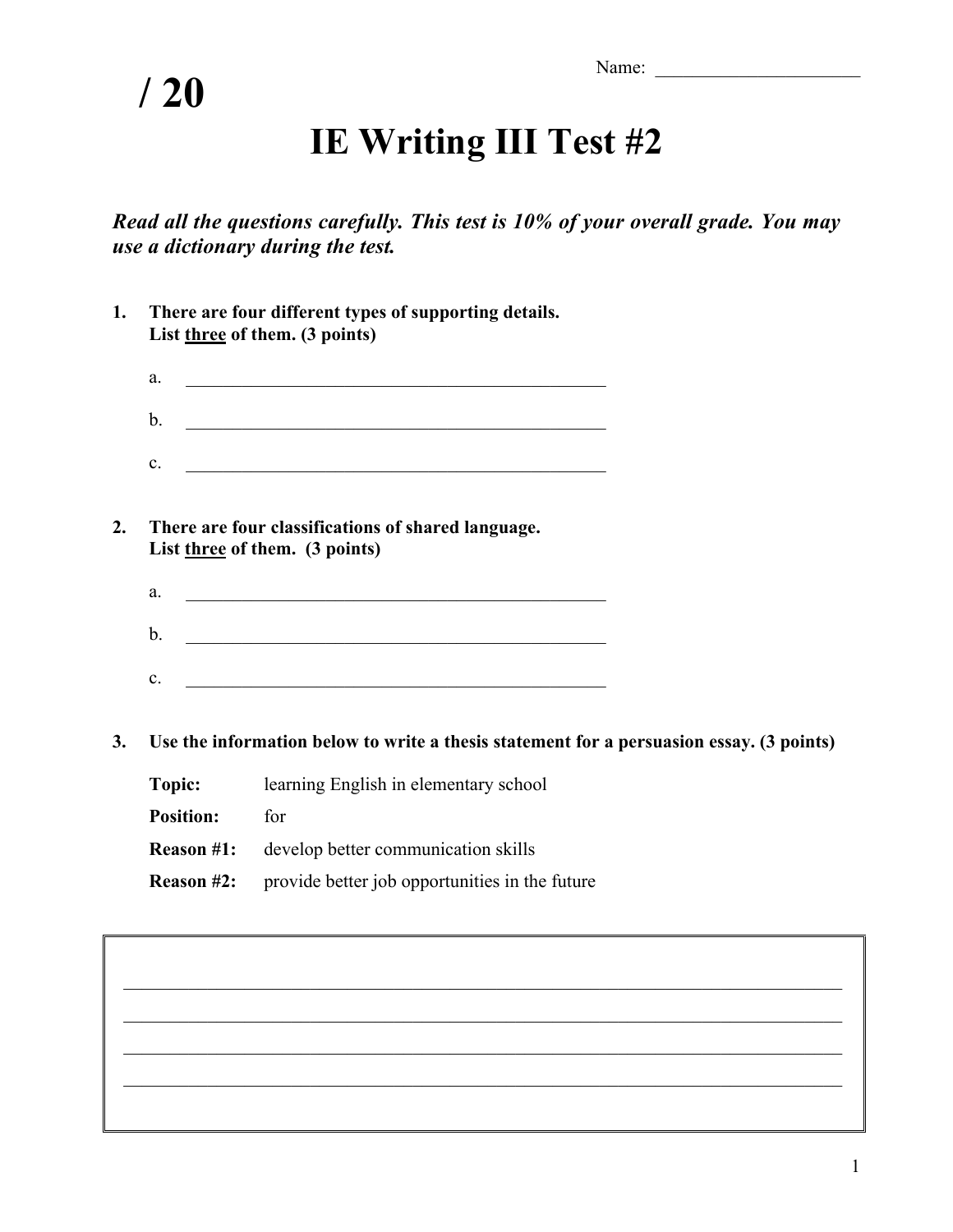Name: \_\_\_\_\_\_\_\_\_\_\_\_\_\_\_\_\_\_\_\_\_\_

## **4. Read the following passage. Write an in-text citation for this second-hand quote. (5 points)**

Steingrimur Sigfusson, Iceland's Finance Minister, points out that "Japan, Norway and Iceland risk losing visitors due to bad publicity over the whaling issue. This would have a negative impact on their tourist industries, especially Iceland since 13% of its national revenue is from tourism."

Source: Walton, Doreen. "Iceland Divided over Whaling". *BBC News Online*. 15 August 2003. Web. 15 May 2011.

Paragraph: 5



## **5. Read the following passage. Write a paraphrase and include an in-text citation for it. (6 points)**

An estimated 320 million people speak English as a mother tongue and trends indicate that native English speakers will decline in the future. Probably more than 1 billion people speak English with varying degrees of proficiency as a second language.

Source: James, Barry. "Online, and Off, English's Hegemony is Challenged Globally." *International Herald Tribune* 12 February 2001, B3.